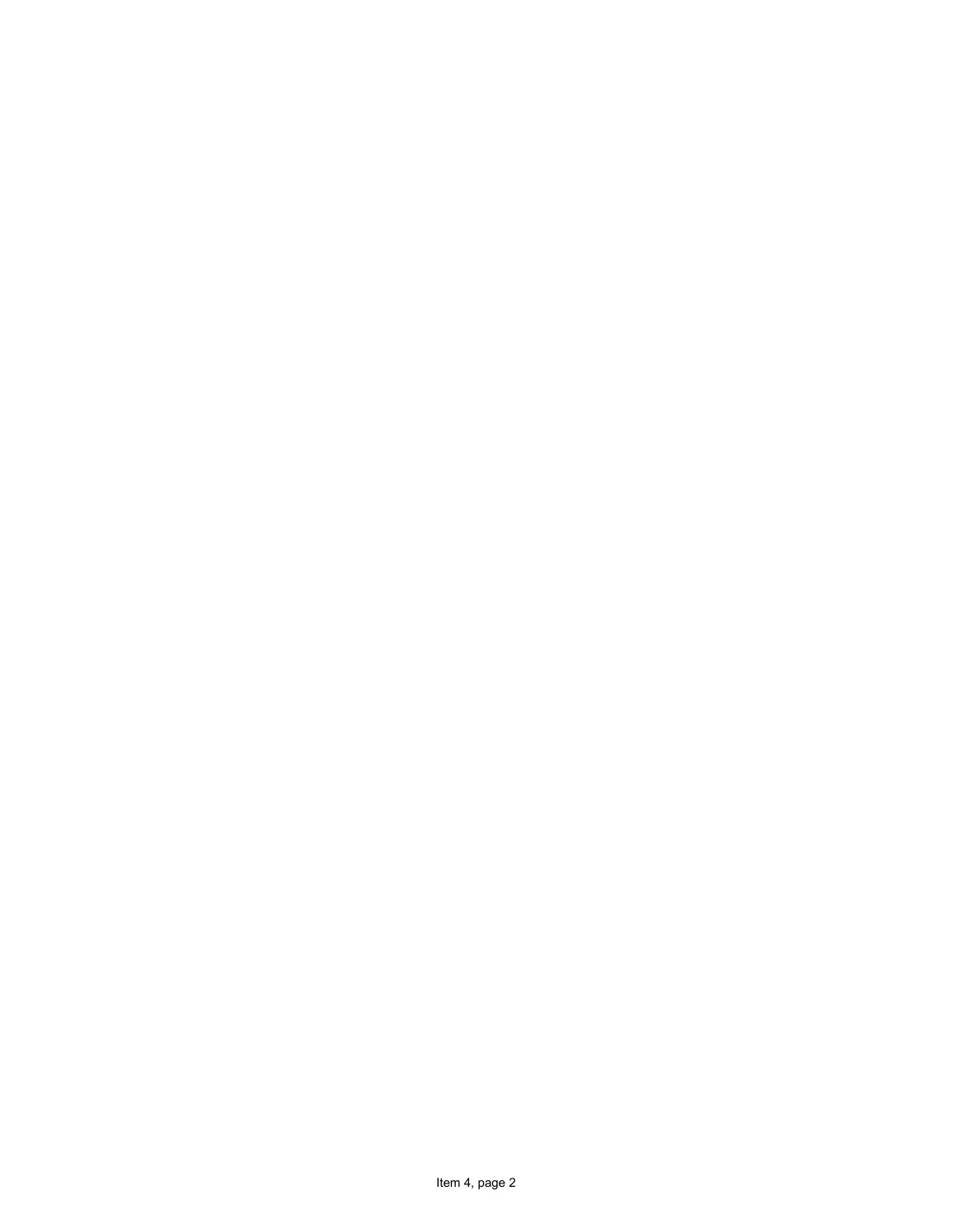#### **RESOLUTION**

## **APPROVING TRANSIT PERFORMANCE MEASURES AND TARGETS FOR THE WINSTON-SALEM URBAN AREA METROPOLITAN PLANNING ORGANIZATION (WSUAMPO) TO BE INCORPORATED INTO THE 2040 METROPOLITIAN TRANSPORTATION PLAN (MTP)**

A motion was made by TAC Member **the analysis of the seconded by TAC Member** for the adoption of the following resolution, and upon being put to a vote was duly adopted.

**WHEREAS**, the Winston-Salem Urban Area Metropolitan Transportation Planning Organization (WSUAMPO) has been designated by the Governor of North Carolina as the Metropolitan Planning Organization (MPO) responsible, together with the State, for the comprehensive, continuing and cooperative transportation planning process for the MPO's planning area; and

**WHEREAS**, Title 23, Section 134 of the United States Code requires that each MPO undertake a transportation planning process that shall provide for the establishment and use of performance-based approach to transportation decision making to support national goals while also establishing performance targets that address the performance measures to use in tracking toward attainment of critical outcomes for the region; and

**WHEREAS**, the Federal Transit Administration published the Final Rule on Transit Asset Management (TAM) on July 26, 2016, which requires MPOs to coordinate with transit providers to set TAM performance targets, and integrate those performance targets into their planning documents; and

**WHEREAS**, the WSUAMPO, in consultation with NCDOT Public Transportation Division, Piedmont Authority for Regional Transportation, Winston-Salem Transit Authority, and Davidson County Transportation, has decided to agree to adopt each transit agency's performance measures as described in Attachment A; and

**WHEREAS**, as required by the MPO's Public Participation Policy, modifications and amendments to the MTP were available for public review and comment for at least thirty (30) days from September 7, 2018 through October 10, 2018.

**NOW, THEREFORE BE IT RESOLVED** that the Transportation Advisory Committee of the Winston-Salem Urban Area Metropolitan Planning Organization adopts the described amendment and modification to the 2040 Metropolitan Transportation Plan (MTP) and adopts the Transit Performance Measures described in Attachment A.

Adopted on this the 18th day of October, 2018.

Larry T. Williams, Chairman Transportation Advisory Committee

\_\_\_\_\_\_\_\_\_\_\_\_\_\_\_\_\_\_\_\_\_\_\_\_\_\_\_\_\_\_

\_\_\_\_\_\_\_\_\_\_\_\_\_\_\_\_\_\_\_\_\_\_\_\_\_\_\_\_\_\_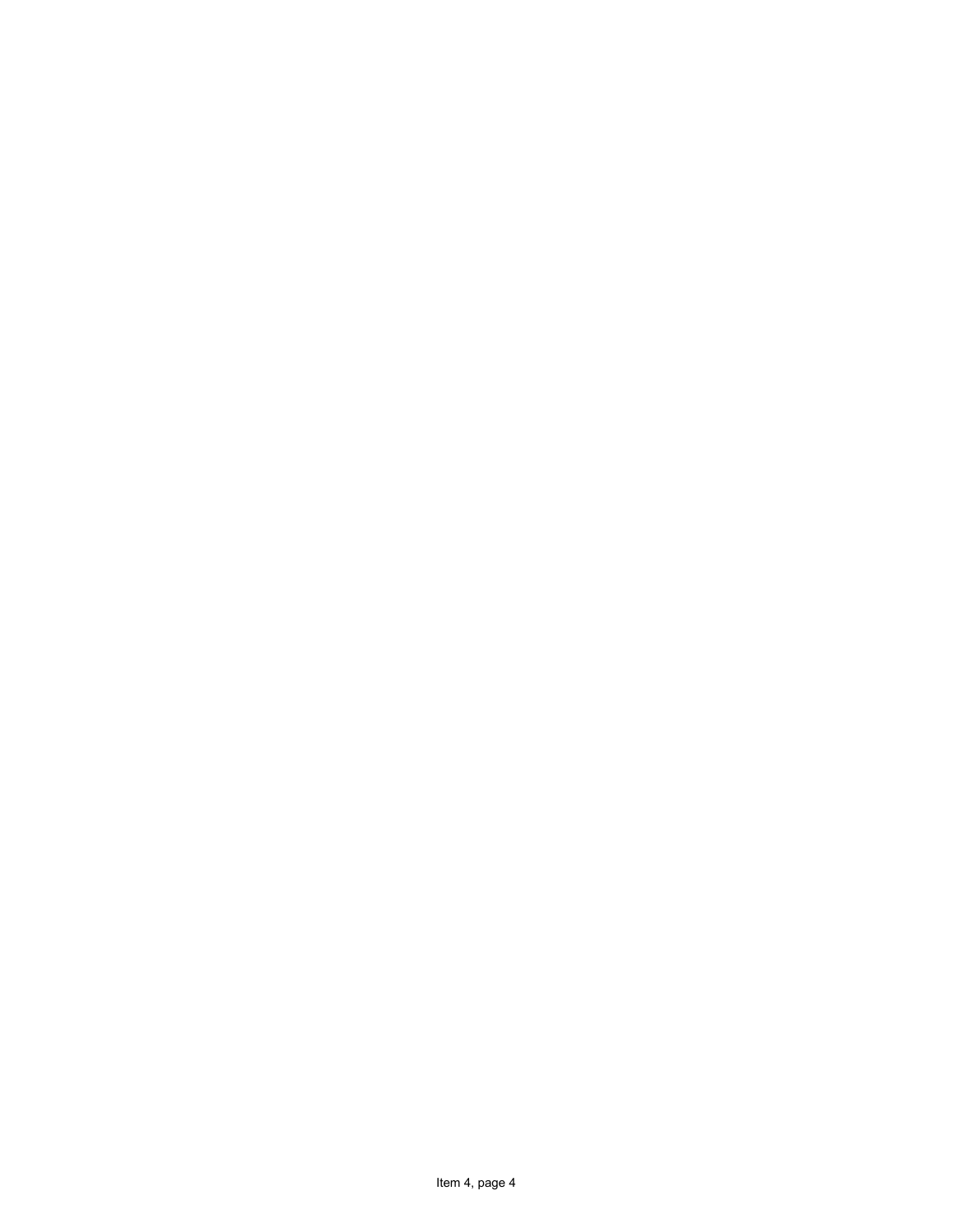#### **Appendix Amendment to 2040 Metropolitan Transportation Plan**

Metropolitan Planning Organizations (MPOs) are required to develop and report transit performance targets as noted in Title 23, Section 134 of the United States Code. Per the Final Rule on Transit Asset Management published by the Federal Transit Administration (FTA) on July 26, 2016, MPOs are required to coordinate with transit providers to set Transit Asset Management (TAM) performance targets and integrate these targets into their planning documents. Performance‐based planning ensures that the most efficient investment of Federal transportation funds by increasing accountability, transparency, and providing for better investment decisions that focus on key outcomes related to the following national goals:

- Improving Safety;
- Maintaining Infrastructure Conditions;
- Reducing Traffic Congestion;
- Improving the Efficiency of the System and Freight Movement;
- Protecting the Environment; and
- Reducing Delays in Project Delivery.

According to MAP‐21 and the FAST Act, state DOT's are required to establish statewide performance targets, and MPOs have the option to support the statewide targets or adopt their own targets. For transit agencies with one‐hundred (100) or fewer vehicles, these agencies were given the opportunity to participate in the NCDOT Group TAM plan or create their own targets. Winston-Salem Transit Authority (WSTA) and the Piedmont Authority for Regional Transportation (PART) have established their own plans and targets. Davidson County Transportation has elected to participate in the State's group plan. In consultation with NCDOT's Public Transportation Division, PART, WSTA and Davidson County Transportation, the WSMPO has decided to adopt each transit providers' performance measures as noted below:

|              |                                                                         |                             | 2019 Targets |                          |                          |
|--------------|-------------------------------------------------------------------------|-----------------------------|--------------|--------------------------|--------------------------|
|              | Definition                                                              | Performance Measure         | <b>WSTA</b>  | <b>PART</b>              | <b>DCT</b>               |
| Rolling      | % of revenue vehicles                                                   | AO - Automobile             |              |                          | 20%                      |
| <b>Stock</b> | within a particular asset                                               | <b>BU - Bus</b>             | 41%          | 4%                       | 20%                      |
|              | class that have met or<br>exceeded their Useful Life<br>Benchmark (ULB) | CU - Cutaway Bus            |              | 25%                      | 20%                      |
|              |                                                                         | $MB - Mini-Bus$             |              |                          | 20%                      |
|              |                                                                         | $MV - Mini-Van$             |              | 0%                       | 20%                      |
|              |                                                                         | SV - Sports Utility Vehicle |              |                          | 20%                      |
|              |                                                                         | $VN - Van$                  |              | 0%                       | 20%                      |
|              |                                                                         | <b>OTHER</b>                |              |                          | 20%                      |
| Equipment    | % of vehicles that have                                                 | Non-revenue/Service         | 47%          | 50%                      | 20%                      |
|              | met or exceeded their                                                   | Automobile                  |              |                          |                          |
|              | Useful Life Benchmark                                                   | In-Floor Bus Lift           |              | 0%                       | $\overline{\phantom{0}}$ |
|              | (ULB)                                                                   | <b>Bus Wash</b>             |              | 0%                       | $\overline{\phantom{0}}$ |
|              |                                                                         | <b>Steel Wheel Vehicles</b> |              | $\overline{\phantom{a}}$ | 20%                      |
|              |                                                                         | Trucks and other Rubber     |              |                          | 20%                      |
|              |                                                                         | <b>Tire Vehicles</b>        |              |                          |                          |
|              |                                                                         | Maintenance Equipment       |              | $\overline{\phantom{0}}$ | 20%                      |
|              |                                                                         | <b>Computer Software</b>    |              |                          | 20%                      |
|              |                                                                         | Custom 1                    |              |                          | 20%                      |